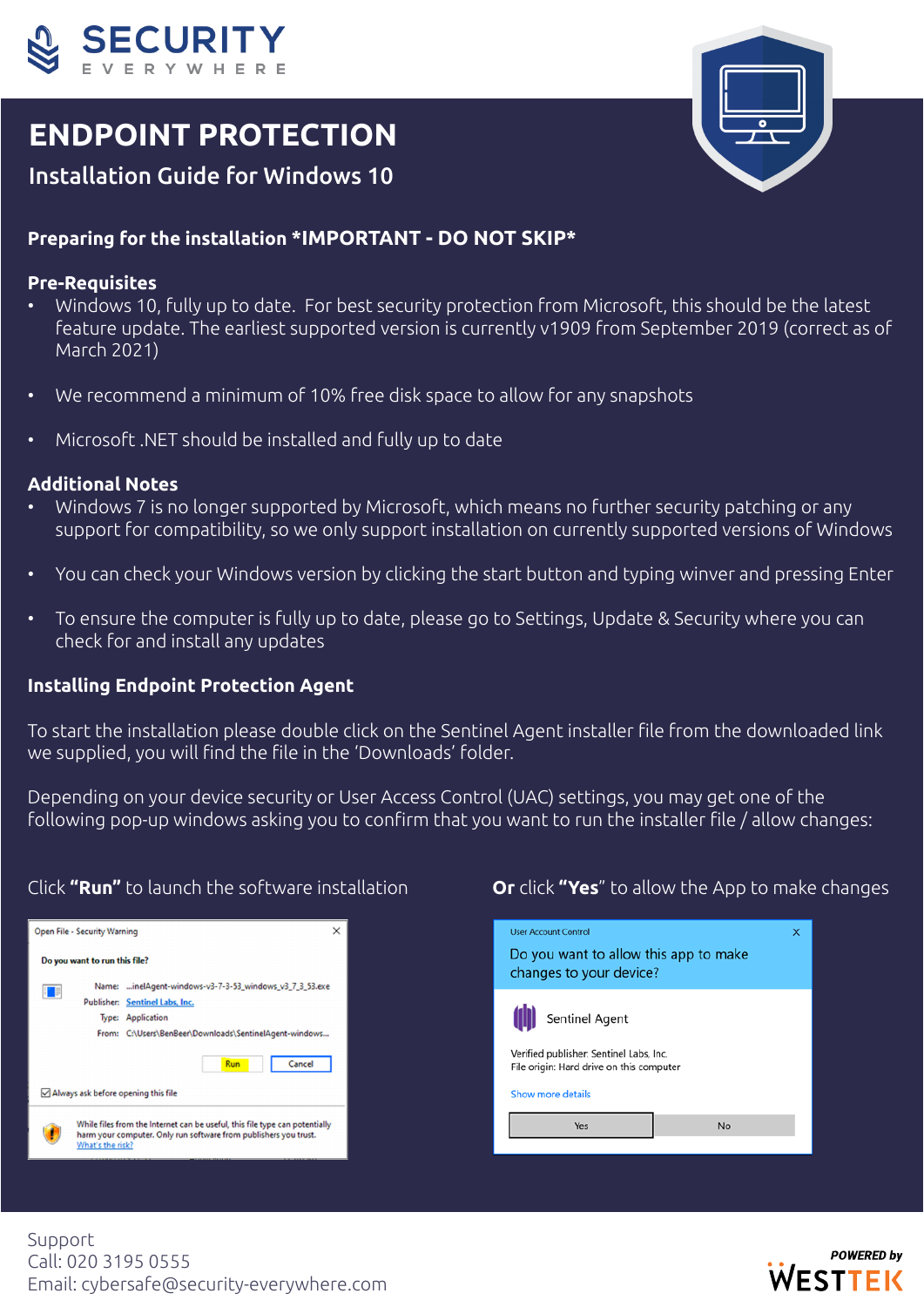





The software installer window **pops open**

Click on **"Install"**

The window changes and asks for the 'Site Token'

**Copy and paste** the site token from the text file that has been provided, and click on **"Continue"**

The window will change when the installation has completed. You will be asked to reboot your PC to apply all features

Click **"Yes"** to apply all features and reboot or **"No"** to reboot later

Support Call: 020 3195 0555 Email: cybersafe@security-everywhere.com